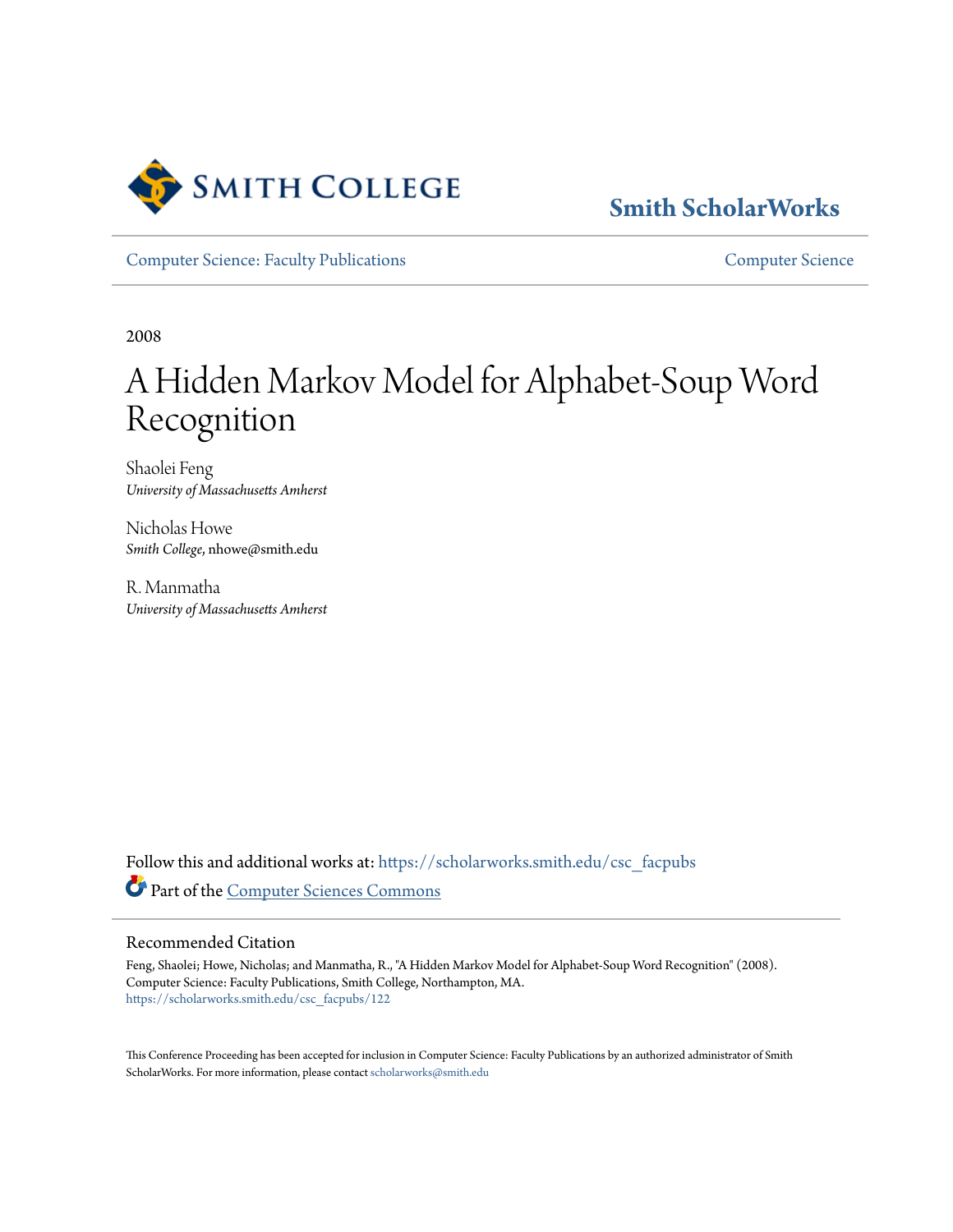#### A Hidden Markov Model for Alphabet-Soup Word Recognition

Dept. of Computer Science University of **Massachusetts** Amherst, MA-01003 slfeng@cs.umass.edu

*Shaolei Feng Nicholas R. Howe R. Manmatha*

Dept. of Computer Science Smith College Northampton, MA-01063 nhowe@cs.smith.edu

Dept. of Computer Science University of Massachusetts Amherst, MA-01003 manmatha@cs.umass.edu

#### Abstract

*Recent work on the "alphabet soup" paradigm has demonstrated effective segmentation-free character-based recognition of cursive handwritten historical text documents. The approach first uses a joint boosting technique to detect potential characters - the alphabet soup. A second stage uses a dynamic programming algorithm to recover the correct sequence of characters. Despite experimental success, the ad hoc dynamic programming method previously lacked theoretical justification. This paper puts the method on a sounder footing by recasting the dynamic programming as inference on an ensemble of hidden Markov models (HMMs). Although some work has questioned the use of score outputs from classifiers like boosting and support vector machines for probability estimates, experiments in this case show good results from treating shifted boosting scores as log probabilities.*

Keywords: character detection, word recognition, inference models, cursive, historical manuscripts

#### 1. Introduction

Handwritten cursive documents continue to pose challenges for text recognition methods. Handwritten documents with large vocabularies [16] and handwritten historical documents [14, 8] are particularly challenging. One recently proposed approach employs high-quality letter detection techniques in an unsegmented framework to identify the characters present in each word [7]. Called an "alphabet soup" paradigm after the jumble of candidate letter detections produced, this technique must then determine the correct sequence of characters that form the word tag. The prior work uses a dynamic programming method without a formal inference model. In this paper we present a more principled approach using using an ensemble of hidden Markov models for the letter assembly task.

To create the "alphabet soup", a joint boosting algorithm modeled on work in object recognition [15] detects individual letters by scanning across a word or document image. Performing detection rather than segmentation allows the method to easily entertain many overlapping hypotheses for letters and position. The particular method used here employs an ensemble of easily testable features, taking advantage of those that are common to multiple characters. For example  $d$ ,  $o$  and  $g$  all share a common part, and a single test may provide evidence in favor of or against all three. The training phase of joint boosting deliberately selects features which are common to multiple character classes. This both decreases the amount of training required and increases the number of samples per feature, resulting in robust detection with relatively shorter training time.

Letter detection is applied to every position along the horizontal extent of a word image, resulting in a large number of possible character detections for every word only some of which are correct. (The procedure may also be applied to entire lines or even page images, but we focus on words in this paper.) Valid characters may also be missed in the detection phase. Further analysis must therefore identify the correct sequence. Previous work does this using generic dynamic programming [7] but hidden Markov models (HMMs) offer a more principled way to find a sequence with maximum posterior probability. One advantage of the HMM is that it decouples the detection steps from the other steps in the process and allows one both to understand the technique better and to more easily make changes to different parts of the estimation.

The character detections occur at known positions and therefore can be placed in order, such that the detections corresponding to the correct sequence appear strictly from left to right. The model used is an ensemble of HMM's generated automatically from the detection sequence and statistics from analysis of a training corpus. One HMM is created for each possible word length, from one character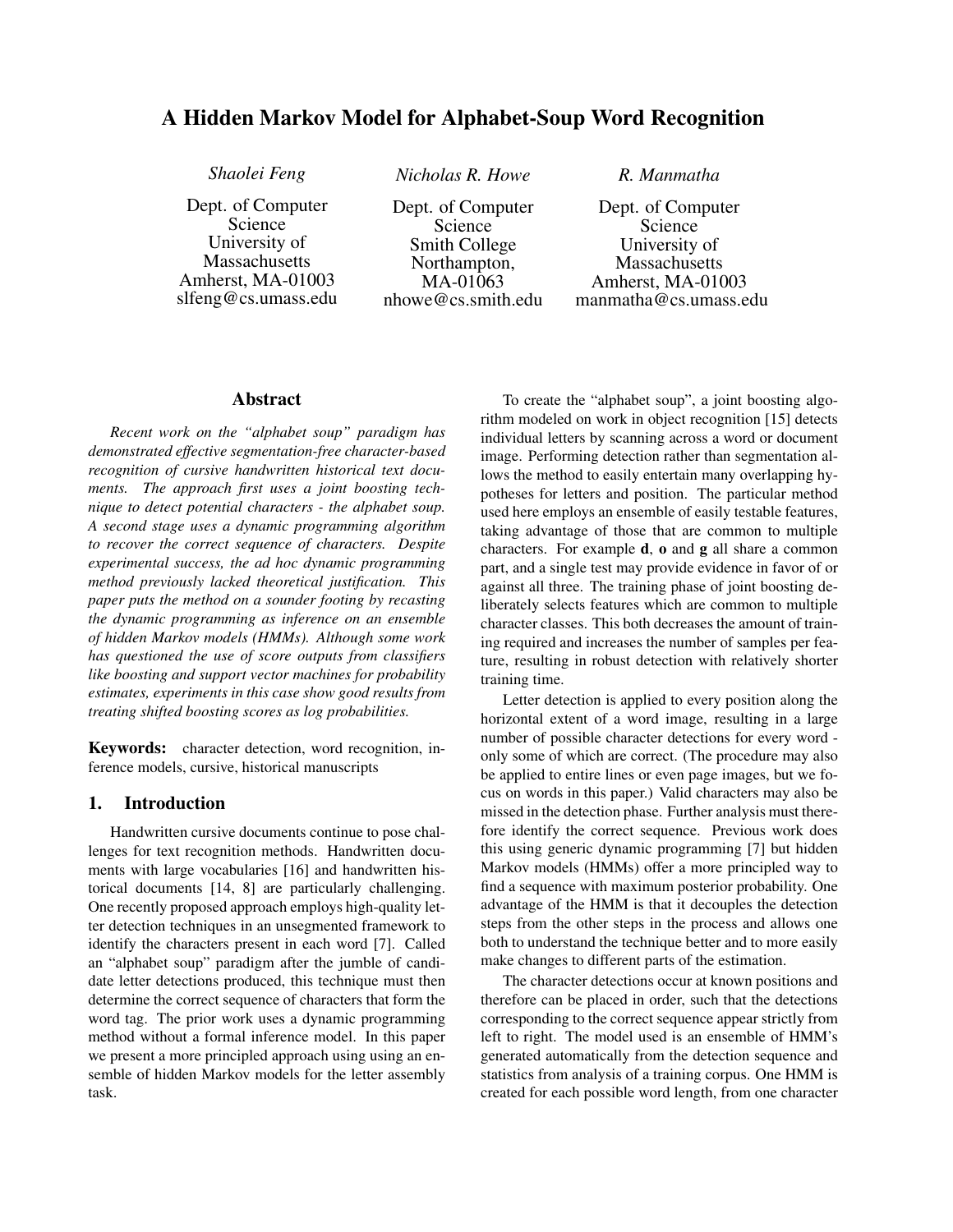up to the total number of detections. The HMM for word length  $m$  has  $m$  states (plus implicit states for start and end of word). Each regular state generates a corresponding detection, while transitions between states correspond to character transitions with probability derived from a transcribed corpus. For each length of HMM, the Viterbi algorithm determines an optimal sequence, and thus the ensemble of HMMs produces one optimal sequence for each length. The globally optimal sequence with correct length is found by dividing the probability of each sequence by its length  $m$  and selecting the maximum.

Estimating the generative probability correctly is crucial to good accuracy. Two different techniques are used to estimate the generative probability. The first approach fits Poissonians for valid and non valid detections on a character basis and from these computes a mapping from scores to probabilities. The second approach transforms the weighted score from the detection stage to a probability, treating a linear shift of the detection scores as log probabilities. Although previous work with support vector machines [2] and boosting [12] has indicated that the scores cannot reliably be used as probabilities, the experiments here show perhaps surprisingly that the latter technique works quite well. In fact it is identical in implementation to the dynamic programming technique used for assembling the characters in prior work [7].

The next section discusses related work. This is followed by a summary of the preprocessing and letter detection steps, as described in more detail elsewhere [7]. Section 4 presents the new HMM framework. The last two sections describe experiments with the new system and conclude the paper.

#### 2. Related Work

Offline handwriting recognition has worked well in small-vocabulary and highly constrained domains like bank check recognition and high postal address recognition. In recent years researchers have investigated large vocabulary handwritten documents using HMM's [11, 16]. Marti and Bunke [11] proposed to use a Hidden Markov model (HMM) for handwritten material recognition. Each character is represented using a Hidden Markov model with 14 states. Words and lines are modelled as a concatenation of these Markov models. A statistical language model was used to compute word bigrams and this improved the performance by 10%. Vinciarelli et al. [16] used a similar model. Both papers used constrained modern handwriting to test their results.

Handwritten historical manuscripts are even more challenging since the vocabulary may be large, they are often noisy and there are few constraints on them. Even papers of single historical figures like George Washington consist of multi-authored multi-writer collections; George

Washington had almost 30 secretaries over the years who helped him draft and write the letters. Rath et al [10] focus on recognizing historical handwritten manuscripts using simple HMMs with one state for each word. By adding word bigrams from similar historical corpora they showed that the word recognition rate on a set of pages of George Washington's documents approached 60%. The experiments here are done on the same corpus. Adamek et al. [1] use novel features with nearest neighbors to obtain good performance on this dataset. Feng and Manmatha [5] compared a number of different kinds of models including conditional random fields and HMM's and showed that smoothing was important for good performance. Edwards et al. [4] use gHMM's to recognize Latin manuscripts. Rath et al. [14] used relevance models to create a search engine for historical documents while Howe et al. [8] used boosted decision trees to recognize handwritten documents.

The alphabet soup approach to word recognition resembles recent work on breaking visual CAPTCHAs [13]. This work also detects potential letters and searches for a likely combination, but uses a different algorithm for the assembly step. Also, no results have appeared in the literature for general text recognition under this method.

While HMM models have a strong history in both print and handwritten character recognition [9], the ensemble of HMM's proposed here is new and based on a model for aligning printed word characters to ground truth as proposed in [6].

#### 3. Character Detection

Character detection works on binarized document images. Gradients of the binarized images are categorized into eight cardinal orientations and aggregated over spatial bins at three orders of resolution to yield a histogram of gradients (HoG) descriptor of the neighborhood around each point [3]. These 2830-dimensional descriptors capture the location and direction of gradient edges in the neighborhood, and thus serve to describe any character that may be present in the area. Joint boosting [15] searches for common patterns across classes, building up sets of feature tests that can classify each character type present in the document.

The boosting training set includes some character examples identified by hand and additional examples identified automatically from a document transcript [7]. The 128 combined training examples of each character class are used to train a joint boosting classifier, which learns to identify each individual class from its descriptor. This classifier, when applied to fresh HoG descriptors of previously unseen points, functions as the desired letter detector. Any point whose classifier score for a character exceeds a threshold (set at -5) becomes a potential letter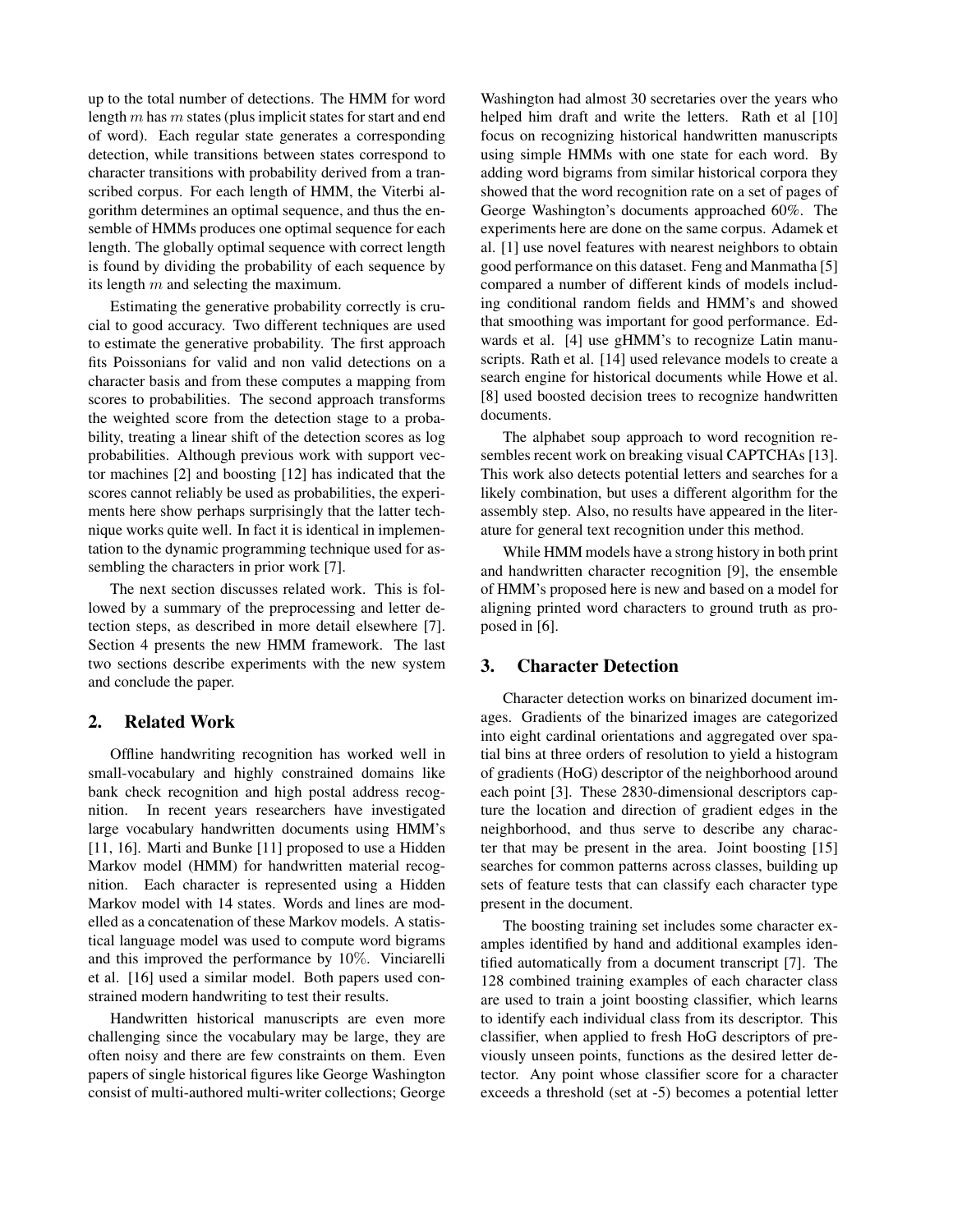detection. In cases where a sequence of adjacent points all exceed the threshold, only the local maximum point is retained as a candidate. Nevertheless, the classifier can identify numerous false positives due to the low threshold. The word recognition step described below determines which are real by finding the sequence of detected characters with the greatest probability of correctness.

#### 4. A Hidden Markov Model for Word Recognition

In this section, we propose a hidden Markov model (HMM) to recognize a sequence of characters of fixed length given the character detection results. Note that generation of the required HMM probabilities proceeds automatically from statistics measured on a training corpus with transcript and the specific sequence of character detections. A custom HMM provides a natural way to determine the most probable sequence of characters selected from the detection sequence, which may contain both false positives and false negatives due to ambiguities in the written characters and imperfections in the detector. The HMM explicitly combines information about character transition, character visual appearance, and the horizontal spacing.

As a sequence model, the HMM has the advantage of utilizing character dependence information for decoding. The proposed HMM model recovers the most probable sequence of detected characters by integrating information on the character dependence, the visual appearance and the relative positions of detected characters. Let  $D = \langle d_1, d_2, \ldots, d_n \rangle$  represent the sequence of candidate detections obtained in the detection step, where  $n$ indicates its length. Each element  $d_k$  in the detection sequence is denoted as a triple  $d_k = (c_k, \phi_k, x_k)$ , where  $x_k$  is the cartesian coordinate of the k-th detection,  $c_k$  the character and  $\phi_k$  the detection score for detecting  $c_k$  at that position. Since false positives may exist in the candidate detection sequence, the length  $m$  of the genuine word is taken as an integer within [0, n], i.e.  $0 \le m \le n$ . 0 corresponds to the extreme case where all detections are false positives. For each possible length  $m$  of a possible latent word, we build an HMM consisting of m state nodes, each of which generates the observation at a particular position of the detection sequence. We represent the state sequence of the HMM as  $S = \langle s_1, s_2, \ldots, s_m \rangle$ , where each state  $s_i$  in the HMM is an integral index to a position in the candidate detection sequence. The observation sequence  $O = \langle o_1, o_2, \ldots, o_m \rangle$  denotes the feature vectors generated by each of the state nodes. For example, if  $s_i = 10$ then  $o_i$  is the feature vector extracted at the 10-th detection position from the word image. The HMM estimates the joint probability of the feature vector sequence and the



**Figure 1**. Diagram of the HMM with length equal to 7, showing hidden states and observation points. Note that the state at each node determines the corresponding observation point.

hidden position sequence  $P(O, S)$  as:

$$
P(O, S) = \prod_{i=1}^{m} P(s_i | s_{i-1}) P(o_i | s_i)
$$
 (1)

where  $P(s_i|s_{i-1})$  is the transition probability which indicate the possibility of transition from one position  $s_{i-1}$ to another  $s_i$  in the detection sequence, and  $P(o_i|s_i)$  the probability of generating the feature vector  $o_i$  from the  $s_i$ th possible detection. Figure 1 shows the diagram of the HMM with length equal to 7.

Inference in the HMM requires requires finding the  $\tilde{S}$ maximizing  $P(O, S)$ , i.e.:

$$
\tilde{S} = arg \max_{S} P(O, S)
$$
 (2)

### 4.1 Probability Estimation

#### 4.1.1 Generative Probabilities

The generative probability  $P(o_i|s_i)$  in this model is the probability of image feature set  $o_i$  given a true detection at the  $s_i$ -th detection position. The scores from the output of the boosting detector need to be mapped to probabilities.

One approach models the distributions of positive and negative detection scores to get an estimate of  $P(o_i|s_i)$ . A given boosted detector comprises some number of feature tests representative of each character class on the training set. Positive examples of the class should pass most of the tests, and negative examples should fail most of them. The distribution of both positive and negative scores may therefore be modeled by a Poissonian distribution. Fitting a Poisson to the observed distribution on a training set yields a smooth curve, which allows one to map scores to probabilities. Figure 2 shows the score profiles and their fitted models for one character class.

A second alternative estimate of  $P(o_i|s_i)$  comes directly from the exponential of the score  $\phi_{s_i}$  reported by the letter detector, times a constant  $\beta$  small enough to ensure that  $P(o_i|s_i) \ll 1$  (see Equation 3). The Viterbi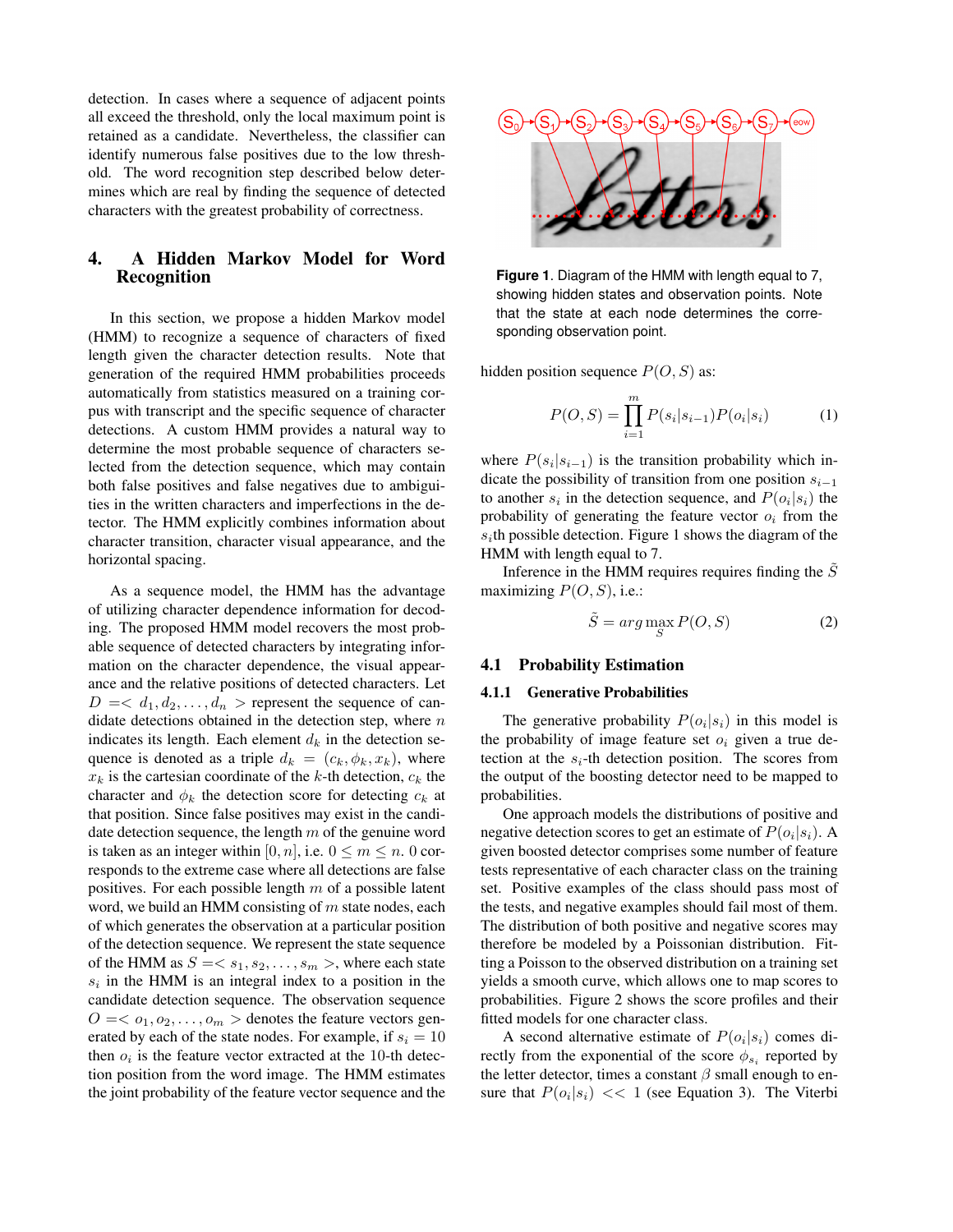

**Figure 2**. Histogram of detection scores for positive (green) and negative (red) examples of the letter 'h'. The positive scores have been exaggerated by a factor of 10 for visibility. Curves show fitted Poissionian curves, used to estimate the generative probability.

algorithm computes probabilities using Equation 1. By taking the logarithm of both sides in Equation 1 it can be shown that a constant  $m\beta$  is added to all character chains of the same length and hence this does not affect the output of the Viterbi algorithm (which maximizes likelihood). In the final step when chains of different lengths are compared, the scores are divided by the length  $m$  and hence the constant is again the same for all chains. That is, the choice of  $\beta$  does not change the result. Thus previous work using dynamic programming on the raw detection scores [7] turns out to be equivalent in implementation to inference using Equation 3. Experiments show that this approach works well. Effectively, the boosted scores are treated as logarithms of the generative probabilities, up to a constant. This is somewhat surprising since the literature indicates that the output scores of classifiers such as support vector machines [2] and AdaBoost [12] are not necessarily good probability measures.

$$
P(o_i|s_i) = \beta exp(\phi_{s_i})
$$
\n(3)

#### 4.1.2 Transition Probabilities

The transition probability  $P(s_i|s_{i-1})$  is essentially the transition from the  $s_{i-1}$ -th detection  $d_{s_{i-1}}$  to the  $s_i$ -th detection  $d_{s_i}$ , which measures the possibility that two consecutive characters in the real word correspond to the  $s_{i-1}$ -th and the  $s_i$ -th candidate detections respectively. (Note that  $s_i$  and  $s_{i-1}$  are consecutive Markov states, but do not necessarily refer to consecutive detections.) This probability is determined by two different components of the detections: the candidate characters and the cartesian coordinates/positions of the detection. The candidate character transition models the statistical dependency of characters, i.e. the conditional probability of one character occurring given the previous character. The position transition models the relative horizontal separation of different characters in word images. This probability penalizes unusual (too large or too small) separations of the two candidate detections. Formally, the character transition  $P(c_{s_i}|c_{s_{i-1}})$  is estimated from the smoothed bigrams of characters in the training set (or from an external corpus). The position transition is estimated as a Gaussian function of the separations:

$$
P(x_{s_i}|x_{s_{i-1}}) = \tag{4}
$$
  
\n
$$
\exp(-\frac{((x_{s_i} - x_{s_{i-1}}) - \mu_{s_i s_{i-1}})^2}{2\sigma_{s_i s_{i-1}}^2})
$$

where  $\mu_{s_i s_{i-1}}$  is the mean separation of the characters  $c_{s_i}$ and  $c_{s_{i-1}}$  estimated from training set, and  $\sigma_{s_i s_{i-1}}$  the corresponding standard deviation. The transition probability  $P(s_i|s_{i-1})$  is estimated as a weighted combination of the character and position transitions:

$$
P(s_i|s_{i-1}) = \lambda P(c_{s_i}|c_{s_{i-1}}) + (1-\lambda)P(x_{s_i}|x_{s_{i-1}})
$$
 (5)

where  $\lambda$  determines the weights for the two components. The value of  $\lambda$  may be estimated from a validation set. For simplicity, we have used a predefined value in our experiments.

The character separation  $\mu_{s_i s_{i-1}}$  and deviation  $\sigma_{s_i s_{i-1}}$ numbers are estimated from a model that assigns a width and deviation to each character type, and averages them to find the corresponding value for any two characters. The character widths in turn are measured from estimated positions of the characters in training data with supplied transcript. Values for common characters are used directly, while uncommon characters are smoothed. The treatment of this problem is reported elsewhere [7].

#### 4.2 Decoding the Most Likely Word

The Viterbi algorithm is used to determine the most likely state sequence  $\hat{S}$  of an HMM; for the HMM of any given length m denote this as  $\tilde{S}_m$ . The algorithm keeps track of both the most likely state at each position of the word and the likelihood associated with it. Specifically, the log likelihood of decoding the  $i$ -th state as the  $k$ -th candidate detection is calculated as:

$$
\gamma_i(k) = \phi_k + \max_{j=0}^k [\gamma_{i-1}(j) + \log(P(k|j))]
$$
 (6)

where the latent constraint  $j \leq k$  ensures that the decoding never traverses the detection sequence backwards. During the decoding, the Viterbi algorithm keeps track of the path leading to the current state  $k$  by recording its prior state  $\psi_i(k)$  at each step *i*:

$$
\psi_i(k) = \arg \max_{1 \le j \le k-1} [\gamma_{i-1}(j) + \log(P(k|j))]
$$
 (7)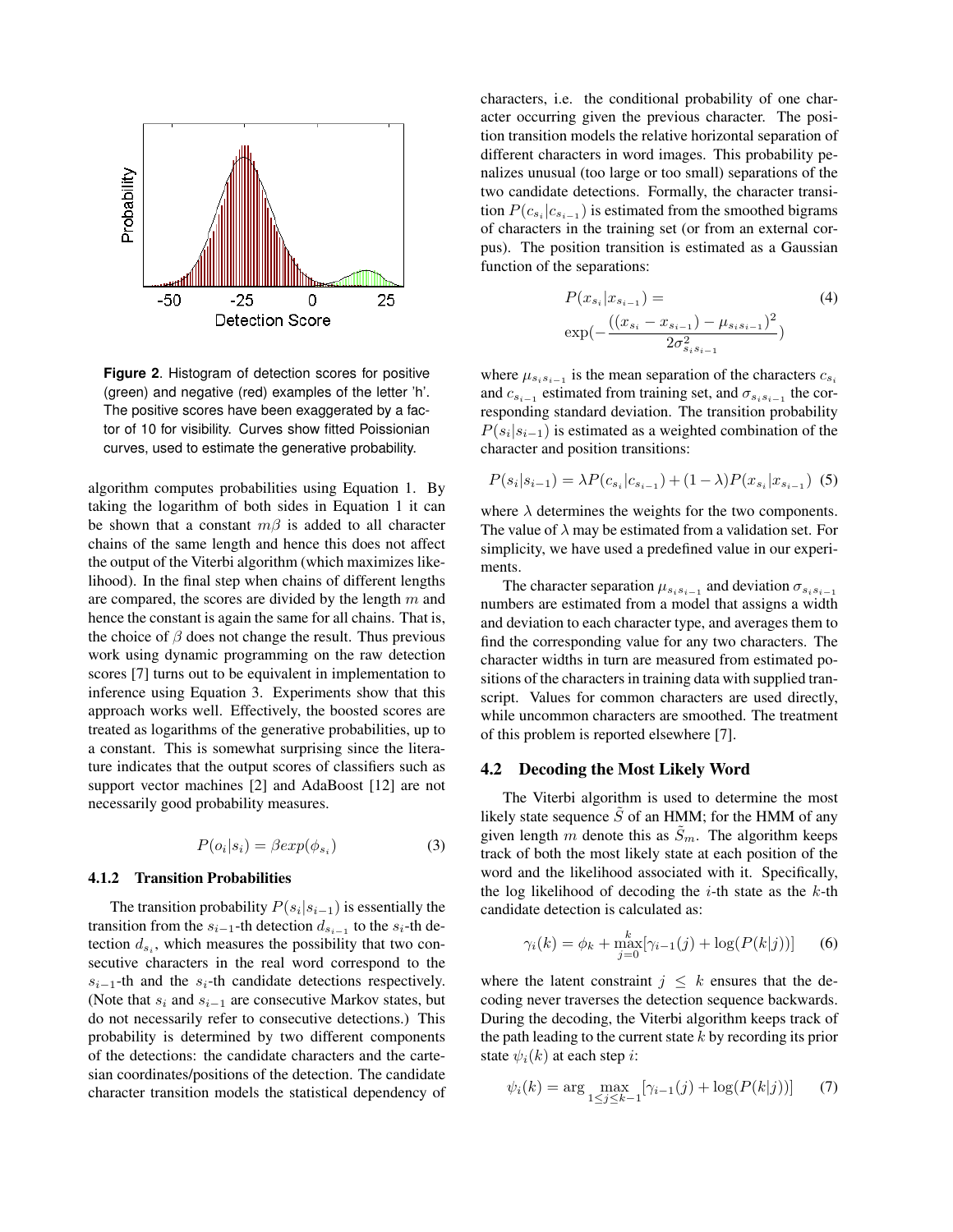Since we build a separate HMM for each possible length  $(0 \le m \le n)$  of the real word, after the Viterbi decoding we get the  $n$  most likely word labels of different lengthes. We denote these most likely words as  $W_m$  and the corresponding likelihoods as  $\gamma_m$ , with  $0 \leq m \leq n$ . Note that although we define a separate HMM for each possible word length, the Viterbi scores calculated for a shorter sequence can be reused with a longer sequence for significant computational savings. Thus the Viterbi scores  $\gamma_{m+1}(k)$  at the  $m+1$  step can be calculated using the scores  $\gamma_m(k)$  calculated at the last step of the sequence of length m according to Equation 7.

The character sequencer just described identifies the best character sequence for each possible length up to the total number of detections n. Comparing  $\gamma_m$  between sequences of different length may be misleading since longer sequences include more terms and hence may potentially have a bias toward lower score. In general, any specific word containing more letters may be expected to have lower likelihood than a shorter word since more letters offer more possible combinations overall. The normalized likelihood therefore picks the correct sequence more often when comparing possibilities of different lengths.

$$
\hat{\gamma}_m = \frac{\gamma_m}{m} \tag{8}
$$

Then the most likely word is the  $W_{\tilde{m}}$  with:

$$
\tilde{m} = \arg\max_{m} \hat{\gamma}_m \tag{9}
$$

#### 5. Experiments

We test the new inference method under the same experimental conditions used to evaluate the original alphabet soup algorithm. Twenty pages of correspondence from the letters of George Washington make up the test set. These are written in longhand script by several of Washington's secretaries, so they represent multiple styles. We use the same word image segmentations as previous work [10]. The distribution of word lengths appears in Figure 3.

The experiments follow a 20-fold cross-validation methodology, with nineteen pages used for training and one page for testing, alternated until all pages have been tested. Only half the pages (either the even or odd pages not including the test page) are used to build the letter detector, since this is the most time consuming step and ten pages easily provide sufficient training samples of most characters. All nineteen training pages contribute to the estimation of character bigrams and separations.

The joint boosting process builds a letter detector based on 2000 feature tests, trained on 128 examples of each character class. There are sixty character classes total, including all lowercase letters, numerals, most uppercase letters, and one instance of the British pound symbol *£*. Candidate detections include all points with  $\phi_k > -5$ 



**Figure 3**. Distribution of word lengths in the GW20 corpus.

**Table 1**. Results of inference on the ensemble of HMMs using two different generative probability estimates. Character error rates are computed as total string edit distance between the ensemble prediction and ground truth, divided by the number of ground truth characters. Allowable edits include elisions, insertions, and one-for-one or two-for-one substitutions.

| Probability         | Score Profile | Raw Boosting |
|---------------------|---------------|--------------|
| Estimate:           | Models        | Score        |
| Character           |               |              |
| error rate $(\%)$ : | $39 \pm 4$    | $19 + 4$     |

that are local maxima of  $\phi_k$  with respect to their neighbors.

Table 1 presents the results of inference on the ensemble of HMMs using the two different estimates of the generative probability described in Section 4.1.1. We choose to cite character error rates here to emphasize the fact that our method performs character-by-character inference. The first result given, based upon score profiling as illustrated in Figure 2, represents a new experiment. The second, based upon Equation 3, represents results equivalent to prior work [7]. As is evident from the table, the second method gives much better results.<sup>1</sup> This indicates that treating boosting scores as log probabilities may be more reasonable than could be expected expected based upon existing research [12].

#### 6. Conclusion

Establishing an HMM model for character assembly in alphabet soups improves our understanding of that word recognition process. Simultaneously, it highlights areas that could benefit from further investigation, in particular

<sup>&</sup>lt;sup>1</sup>With postprocessing, the word-recognition rate using this implementation averages 72% on the George Washington letters for unrestricted vocabulary [7].